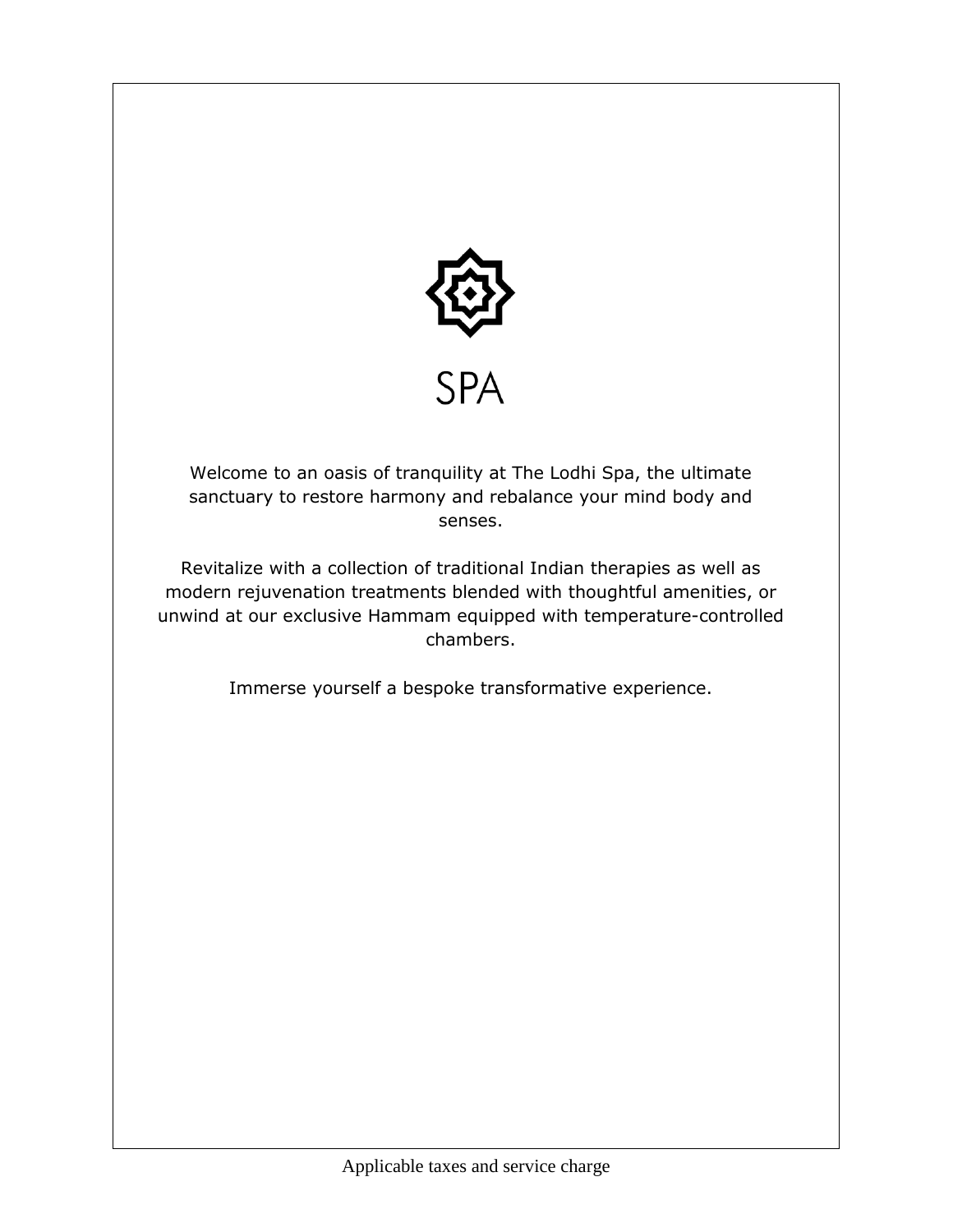# **MASSAGE THERAPIES**

*Choose from a luxurious selection of Western, Eastern and signature therapies. Therapist consultations will ensure treatments are personalized to the individual's specific needs.*

### **THE LODHI EXPERIENCE**

Allow the rhythm to ease and relax your body with western techniques. This treatment restores and rebalances the body in times of change, pressure and stress.

> 120 minutes – INR 11000 90 minutes – INR 9000 60 minutes – INR 7000

## **DEEP TISSUE**

A customized muscle massage designed to increase blood circulation, this classic style relieves tension and relaxes your mind and body.

> 120 minutes – INR 11000 90 minutes – INR 9000 60 minutes – INR 7000

## **SOLE AND PALM MASSAGE**

Pamper your tired feet and legs with a blend of peppermint, clove, juniper, thyme and lemon. Start with a sea salt foot scrub followed by a focused pressure point massage to harness your body's internal energy. Give your hands the same courtesy by indulging in the 90 minutes treatment.

> 90 minutes – INR 9000 60 minutes – INR 7000

## **HEAD, NECK AND SHOULDER MASSAGE**

In this treatment, the therapist focuses entirely on these areas, where stress concentrations are most intense. Cedar wood, lemon and frankincense are used to release the tension.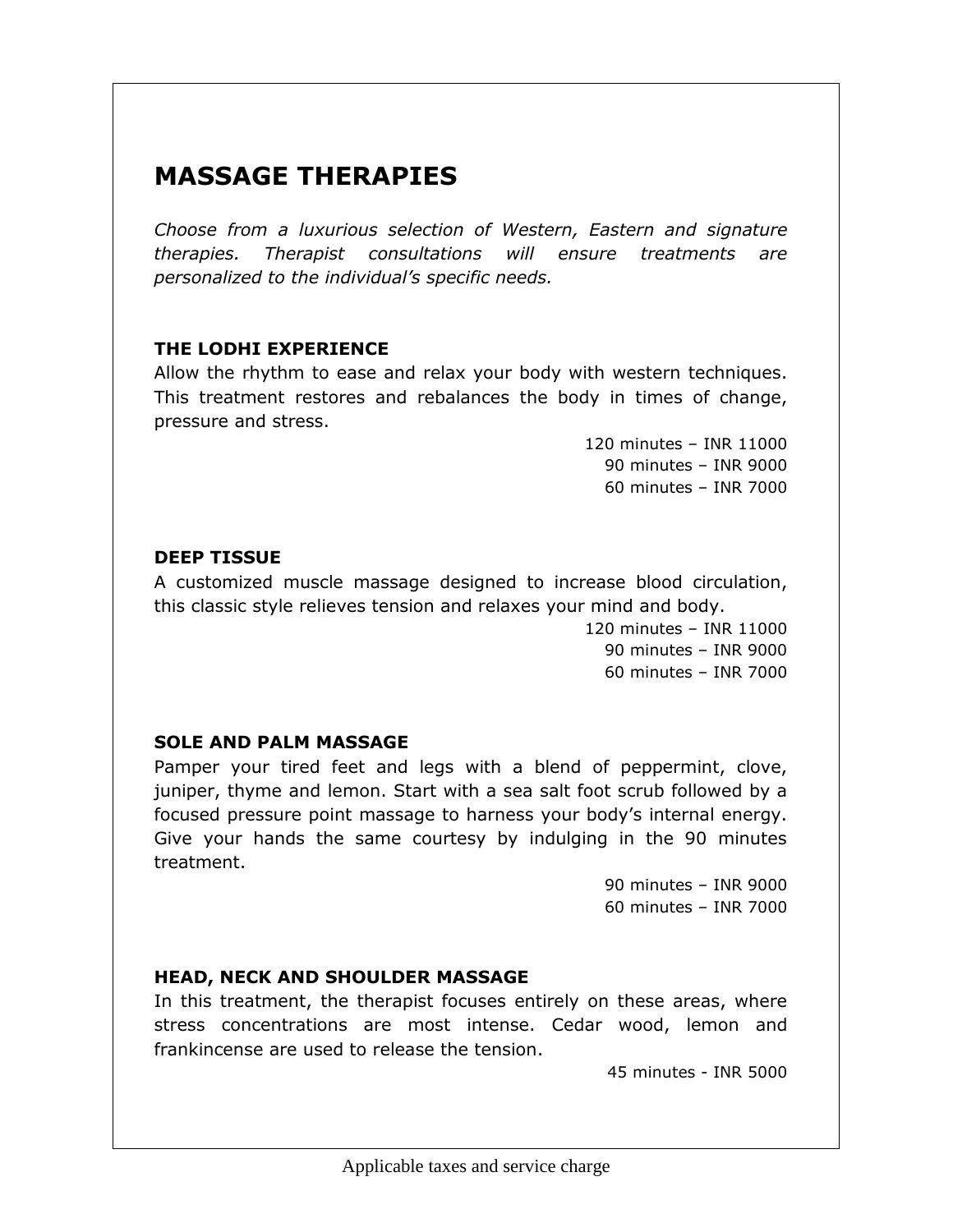### **STRETCH MASSAGE**

This deep stretching, oil-free treatment originates from the practice of Hatha Yoga. Taking place on a floor mat, in loose comfortable garments, the massage improves flexibility and allows blocked energy to flow freely through your body by opening the main meridian lines and pressure points, leaving you feeling much more in-balance than when you arrived. 90 minutes – INR 9000

60 minutes – INR 7000

### **HOT STONE MASSAGE**

In this deep form of massage, hot basalt lava stones are used with different types of ancient and modern techniques to work on the deepest layers of the muscles. This process relieves stress and clears blocked energy centers within the body. This traditional therapy has been used for thousands of years to harmonize and relax the body and soul.

> 120 minutes – INR 11000 90 minutes – INR 9000 60 minutes – INR 7000

### **MOISTURIZING CANDLE MASSAGE**

This skin hydrating treatment is recommended for the winters to keep your moisturized. A warm soya candle is used to soothe the body as it penetrates the deeper layers of the skin. The soy candles are ecofriendly and a blend of essentials oils are added, providing antioxidant benefits.

> 90 minutes – INR 9000 60 minutes – INR 7000

### **FOUR HAND MASSAGE**

A synchronized treatment conducted by two therapists working in unison at the same time, this therapy is a combination of Swedish and deep tissue massage and reflexology, which will leave you feeling totally relaxed and rejuvenated.

> 90 minutes – INR 13000 60 minutes – INR 11000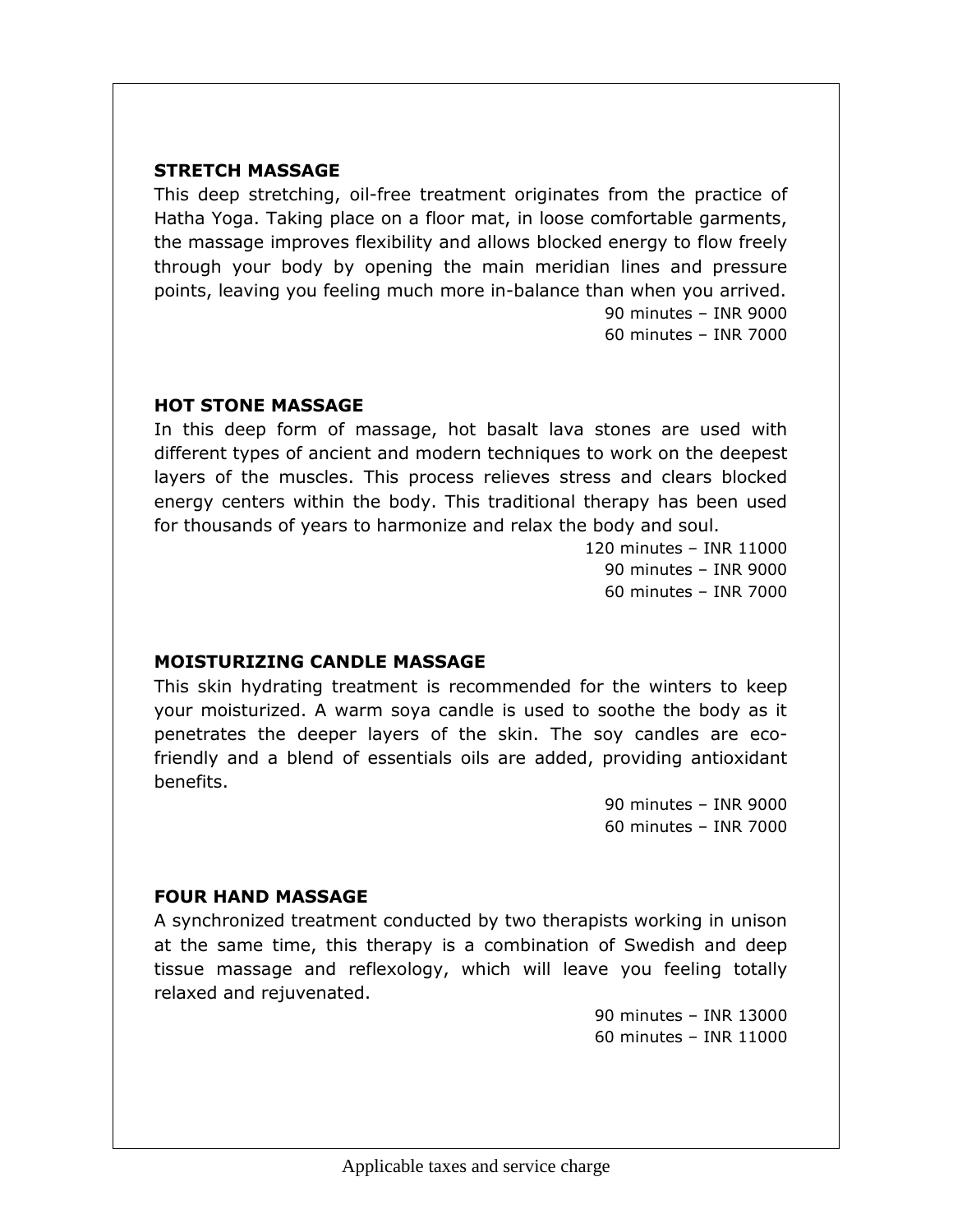# **LYMPHATIC DRAINAGE**

## **FACIAL LYMPHATIC DRAINAGE**

This massage helps eliminate toxins from the face, clears the blockage of lymph nodes and retains the health and beauty of the facial skin.

> 90 minutes – INR 9000 60 minutes – INR 7000

## **LYMPHATIC DRAINAGE MASSAGE**

The lymphatic system carries waste like dead cells, bacteria and fluid, and this treatment helps it drain and tones the body. The therapist uses smooth strokes to relax external muscles and stimulates the body's natural ability to cleanse.

> 120 minutes – INR 12000 90 minutes – INR 10000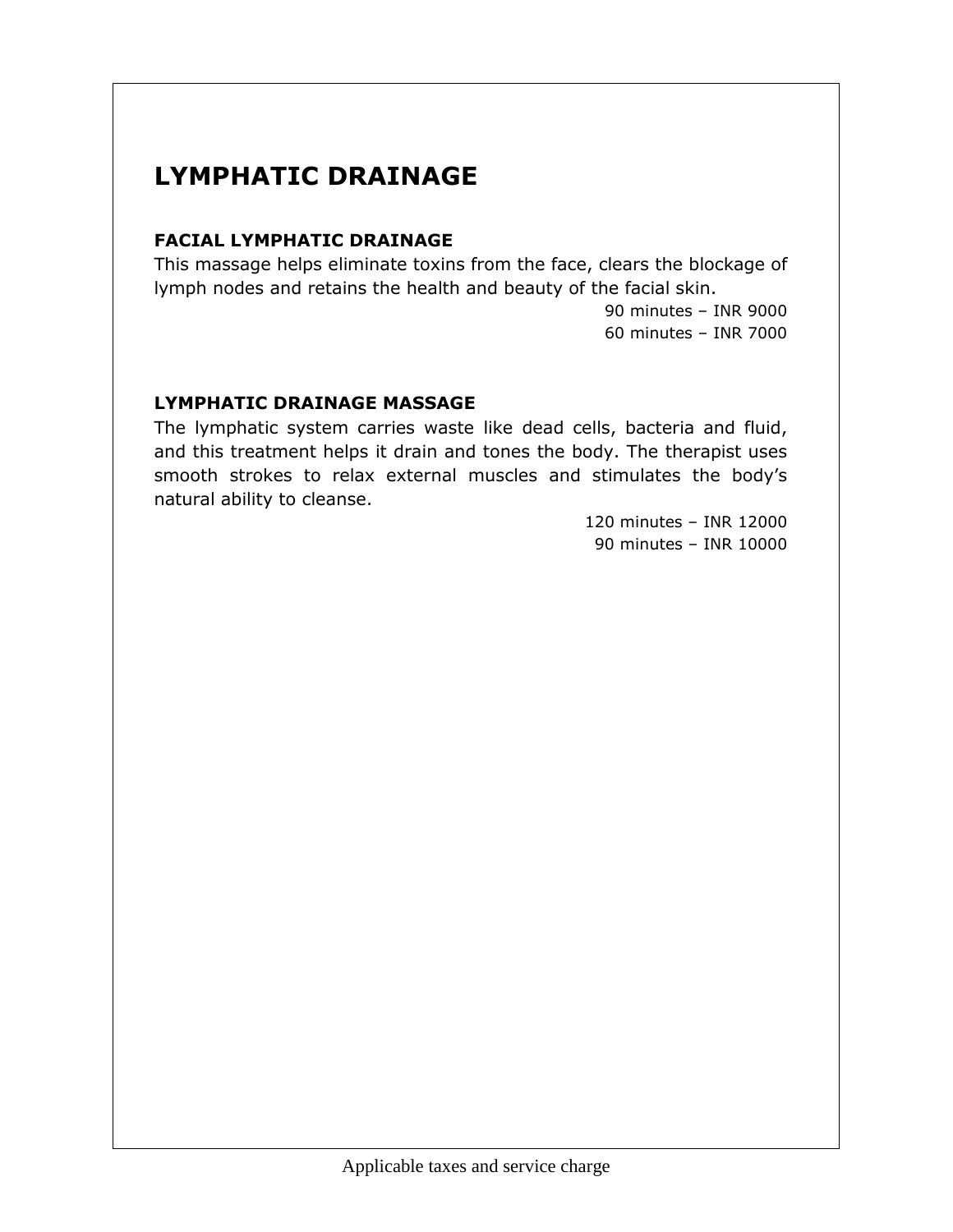## **FOR GENTLEMEN**

### **SPORTS MASSAGE**

Loosen up those overworked muscles with our deep tissue massage which focuses on the specific muscle groups that are cramped. It is an essential therapy for people who do a lot of physical work and exercise. It removes stiffness and soreness in the muscles and recharges oneself.

> 90 minutes – INR 9000 60 minutes – INR 7000

## **OUDH AND GREEN TEA SKIN BUFFING POLISH**

Aromatic and gentle, this body polish exfoliates and removes dead cells from the surface of the skin for a smoother, luminous complexion. Body mist lightly scents and hydrates the skin. Final layering with the ultrarich Oudh and Green Tea Body Milk, which is infused with fresh Green Tea and smoky Oudh oil, moisturizes the skin.

> Scrub or wrap (30 minutes) - INR 3500 Scrub and wrap (60 minutes) - INR 7000

### **REVITALIZING MEN'S FACIAL**

A deep skin cleansing and detox treatment, this purifying facial decongests the skin by unclogging blocked pores, rapidly accelerating skin repair and neutralizing impurities. This facial reduces sensitivity and provides long-lasting defense against the damaging effects of daily pollutants, leaving the skin visibly clear and clean.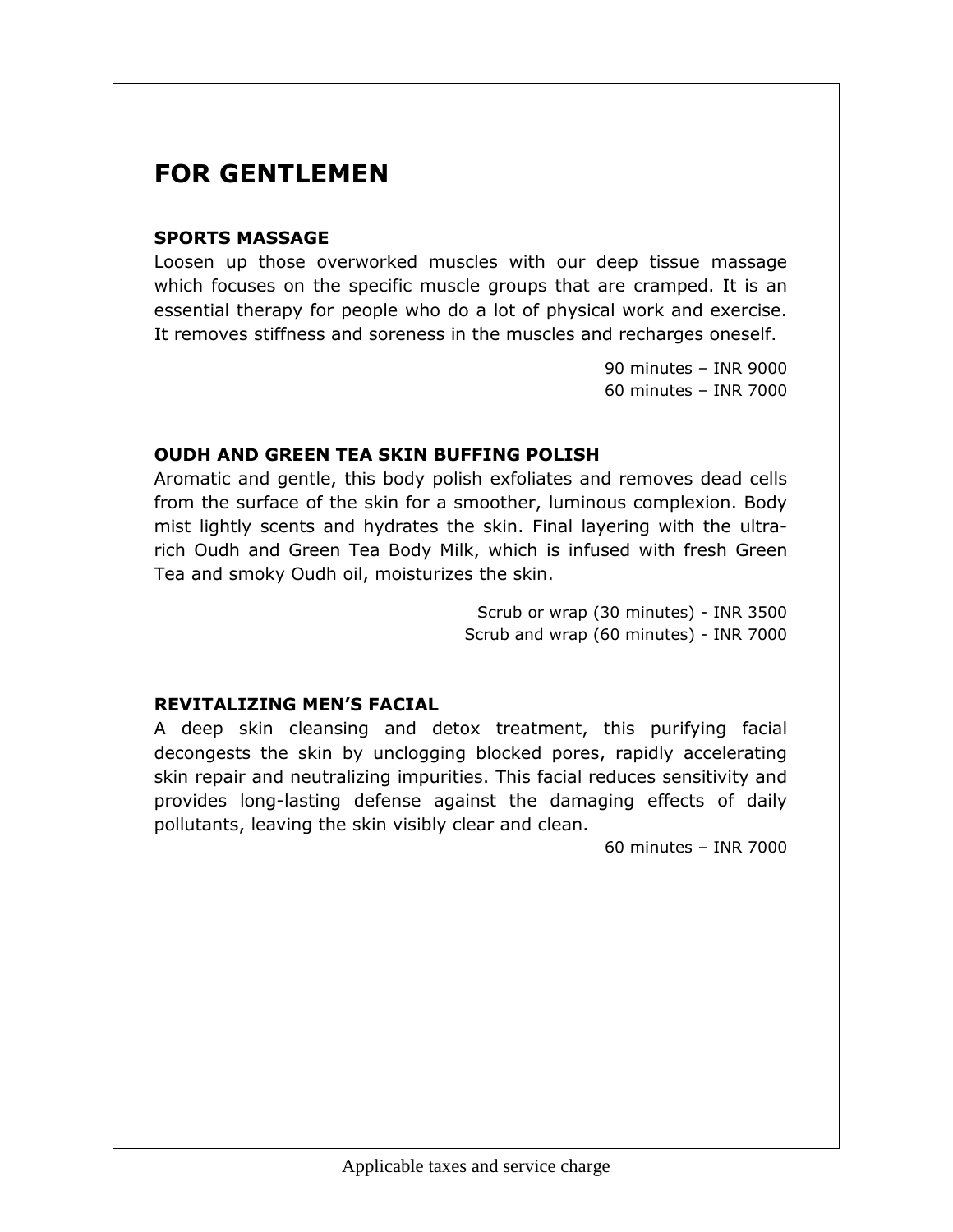## **OLIVIER CLAIRE TREATMENTS**

## **FULL HIGH-PERFORMANCE TREATMENT BASED ON YOUR SKIN ANALYSIS**

Get radiant glowing skin! This high-performance treatment is designed to stimulate and rejuvenate your skin. The elixir of youth is made from rare botanical active ingredients selected for their regenerating, hydrating and antioxidant powers. Step by step, your face becomes more radiant and your features are re-sculpted with the regenerating active ingredients selected from both land and sea for their beneficial properties.

90 minutes - INR 12,000

### **RE-BOOSTING TREATMENT**

A treatment that offers everything that tired skin could ever desire. Like a breath of fresh air, the mask and serum, bursting with plumping active ingredients, smoothens the skin. Tightness disappears, features relax and the skin appears rejuvenated, while your mind wanders free, thanks to the relaxing elements of the massage. A gentle awakening sensation at the end of treatment leaves the skin radiantly beautiful.

75 minutes - INR 9,500

### **DISCOVERY TREATMENT**

This treatment enhances your face in a short time with the benefits of exclusive formulas, for a guaranteed radiant complexion.

45 minutes - INR 7,000

### **REVIVING EYE CONTOURING TREATMENT**

Revive your eyes with high quality gentle care. The exceptional protocol offered by our expert erases shadows and restores intensity and brightness to your eyes. Your eye contour appears visibly smoother and rejuvenated which illuminates your face. This is available as a personalized course of treatment.

30 minutes - INR 4,000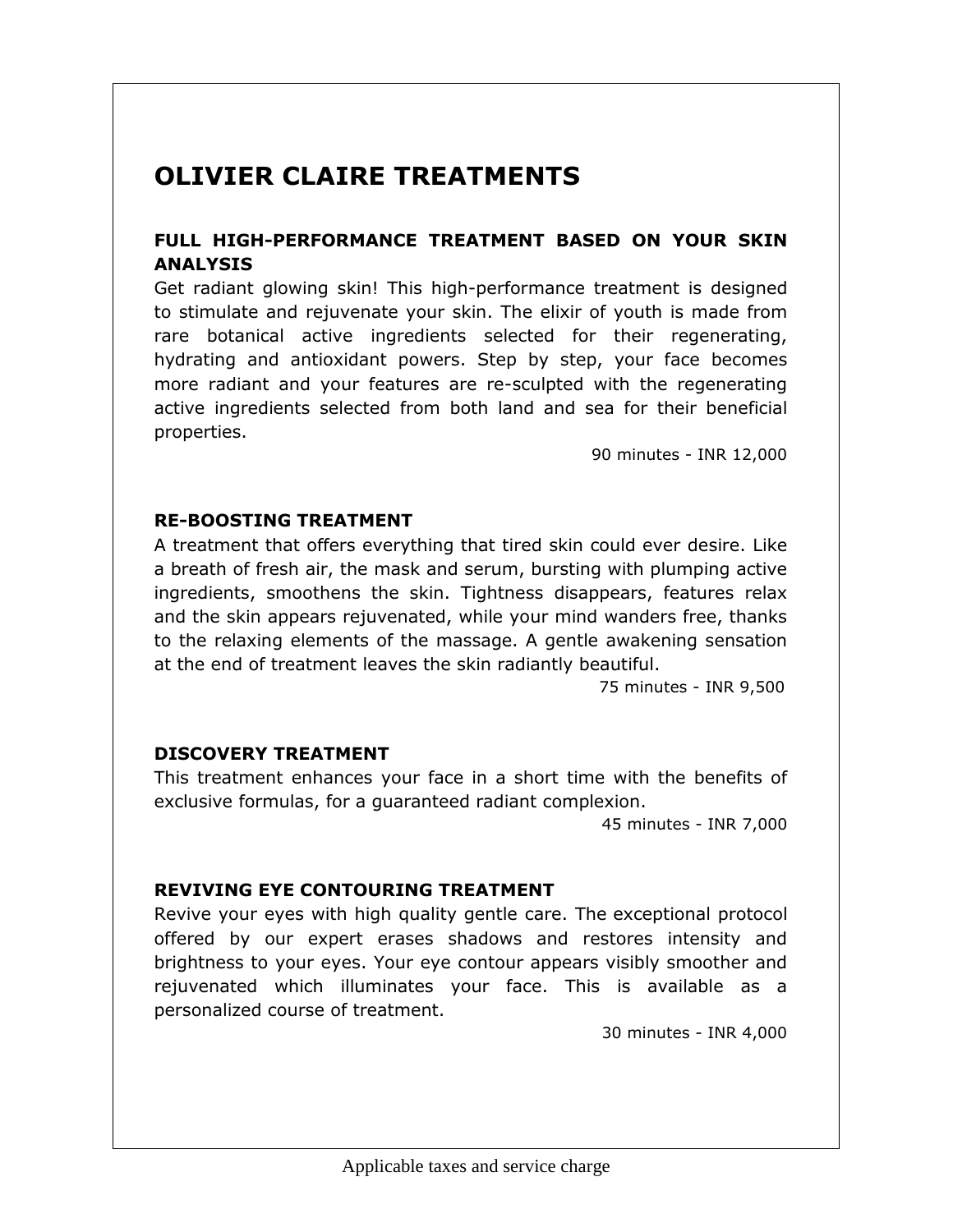# **BODY THERAPIES**

*Refresh the skin and revitalize the spirit with our range of body therapies. The healing properties will cleanse, moisturize and refresh your skin. To enrich your experience, scrubs and wraps are highly recommended as an additional spa treatment before a body massage for better absorption of the massage oil.*

## **KASHMIRI NARGIS FOR HER**

Made with Nargis flowers that grace Kashmir, this body exfoliation transports you to the snow-clad Indian valley, where the flower's delicate fragrance diffuses with the winter breeze to foretell the arrival of spring. This exceptional treatment combines sugarcane and essential oils to leave your skin soft, smooth and supple, and is completed with a wrap which adds nourishment and draws out impurities.

Scrub/wrap (30 minutes) - INR 3500 Scrub & wrap (60 minutes) - INR 7000

## **RAJASTHAN RED EARTH BODY WRAP OR KOKUM BUTTER AND HONEY WRAP**

This treatment includes a scalp and face massage which is done while the body draws benefits from the wrap. These blends of active ingredients restore skin balance, suppleness and elasticity.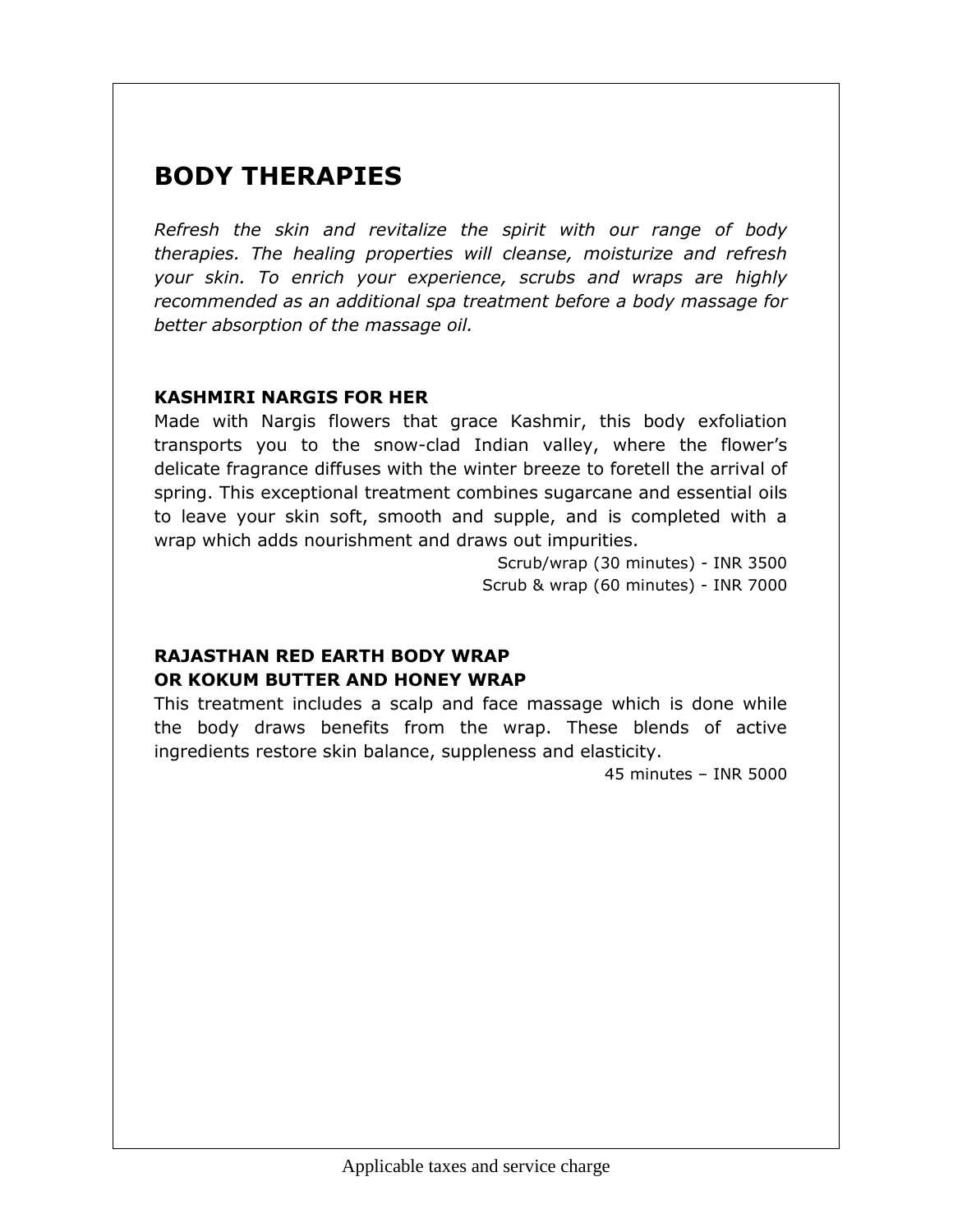## **AYURVEDIC**

### **SHIRODHARA**

An ancient therapy of pouring warm oil on the 'third eye' (center of the forehead) to relax the mind, this treatment is known to improve sleep disorders and stress.

45 minutes - INR 5500

### **PIZHICHIL TREATMENT**

Pizhichil involves a rhythmic application of warm Balaswagandha herbal oil over the entire body. This treatment is known to improve circulation, reduce body stiffness and arthritic pain.

> 60 minutes - INR 7000 90 minutes - INR 9500

### **HERBAL POULTICE MASSAGE**

Poultice massage uses the heat from an herbal compress and light oil to penetrate into the muscles. Each herbal compress contains ten different types of dry herb roots that help relax muscle pain.

> 90 minutes – INR 9000 60 minutes – INR 7000

## **LODHI SIGNATURE FACIAL**

Our signature beauty ritual combines the brilliance of Indian herbs and essence of Jasmine and Sandalwood to create a refreshing and healing treatment. This balancing and uplifting experience instantly polishes and brightens your skin, making it hydrated and renewed. Concluded with a relaxing back massage, this treatment leaves you feeling re-energized. 60 minutes - INR 7000

## **EXPRESS FACIAL**

This pampering facial begins with a thorough cleansing followed by exfoliation with a paste of almond, pistachio and honey, fresh flowerinfused mists and aloe vera gel to create a hydrating facial experience. A sheet mask is then applied to draw out impurities while re-texturizing the complexion with a radiant sheen.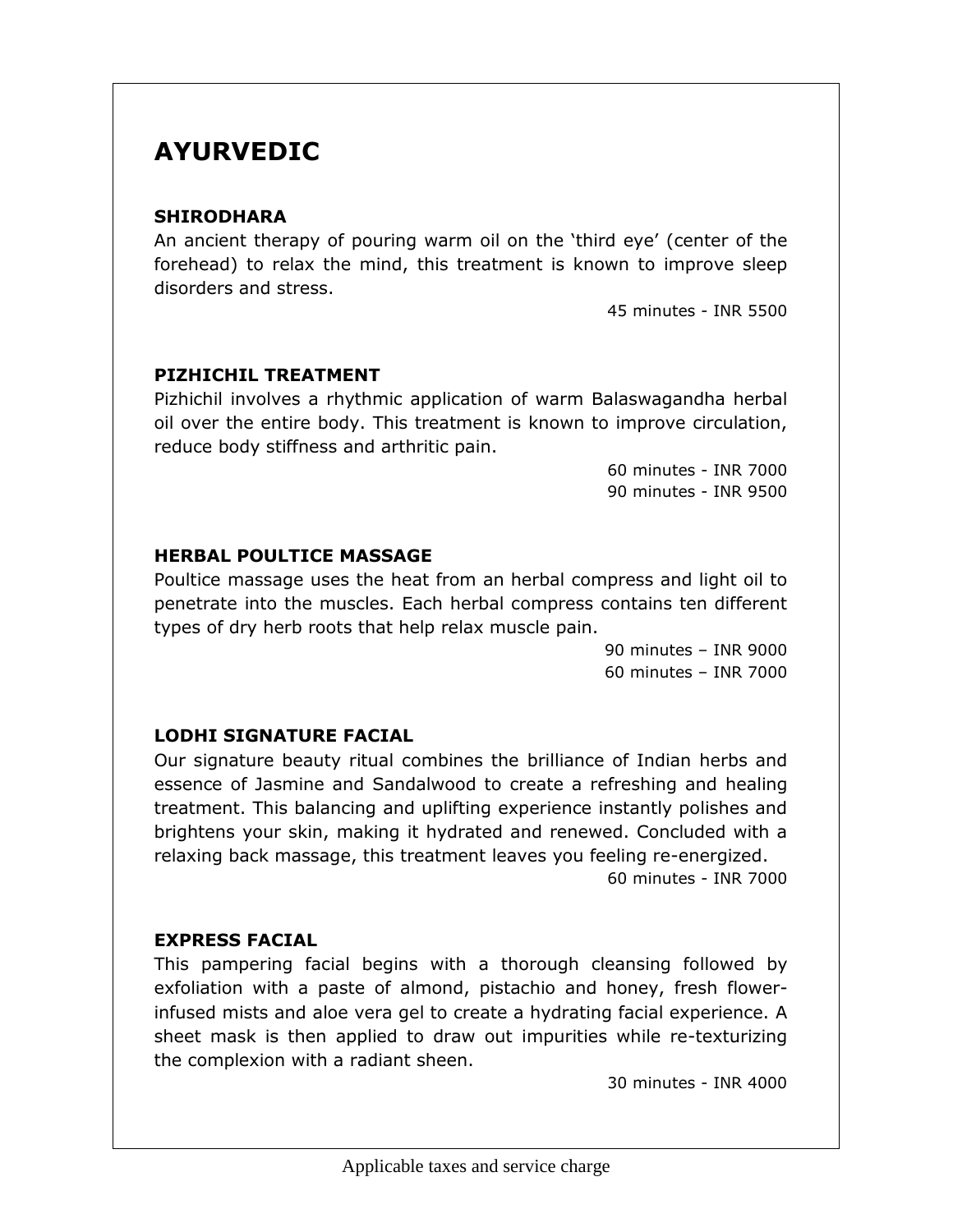# **TRADITIONAL TURKISH HAMMAM**

*Traditionally, the Hammam were used as a gathering place to cleanse and socialize throughout Turkey and North Africa.*

*Our Hammam have two varying temperature-controlled chambers, warm and cold plunge pools, a marble massage plinth for an exfoliating rub and a private lounge to relax afterwards.*

*To reap the health benefits, we recommend taking it slowly. You're your way with 5-10 minutes in each chamber, until reaching the hottest area where purifying herbs are added to the steam to open your pores, release toxins and clear the mind, creating an equilibrium.*

## **TRADITIONAL PEEL**

Rejuvenate by resting on the heated plinth for exfoliation with a kese glove. This treatment is a traditional one, passed down from generation to generation.

45 minutes -INR 6000

## **TRADITIONAL HAMMAM (POSHA)**

Begin with hot and cold plunges to soften the skin and then be escorted to the treatment plinth where a therapist will exfoliate the entire body with a kese glove. A massage with olive oil soap lather follows. You can relax with a fruit platter and herbal tea before returning to the world outside.

90 minutes – INR 10000

## **EYE AREA REJUVENATION**

Using fennel, aloe and marjoram, this facial helps reduce the puffiness and dark circles, while soothing any irritation around your eyes.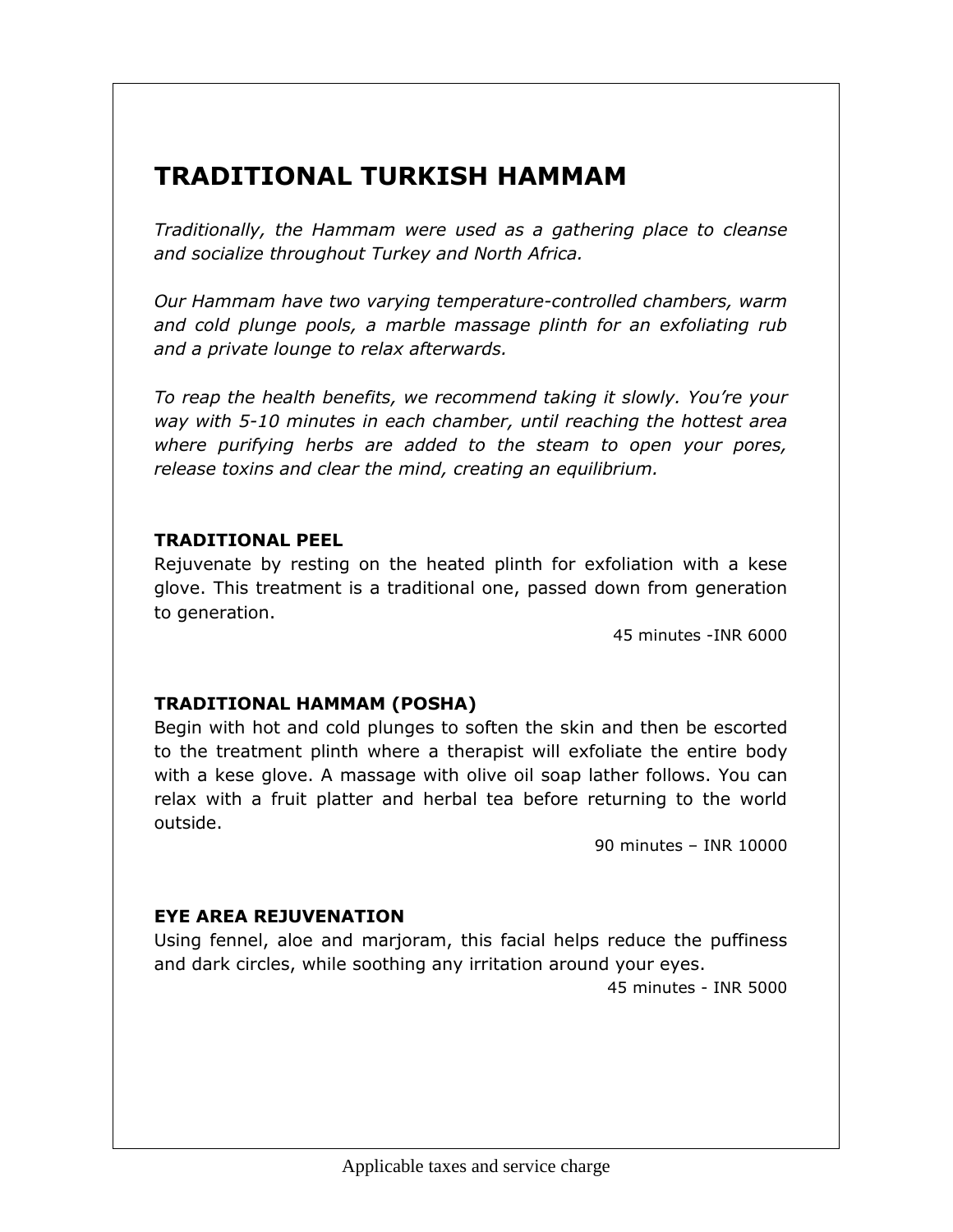## **AYURVEDA SPECIALITY TREATMENTS**

*Discover the power of the oldest healing science - Ayurveda, with our inhouse Ayurvedic specialist, Rajesh Dhanwantri. He has been trained in reflexology, therapeutic massage and Panchkarma therapy. Unifying traditional with the modern techniques is his mantra for a holistic therapeutic experience.*

## **ABHYANGA**

Abhyanga provides the means for transdermal absorption of the healing qualities of materials used in this massage. It allows toxins to be released from the body and nourishment to be absorbed by the tissues. This treatment also promotes longevity, enhances skin complexion and luster.

> 90 minutes – INR 9500 60 minutes – INR 7000

## **SHIRODHARA**

Warm herbal oil is poured in a continuous stream over the forehead or '*ajna marma'*, an area where nerves are highly concentrated. Streaming of warm oils creates a vibration penetrating into the nervous system. This soothing treatment allows the body, mind and nervous system to experience a deep state of rest.

45 minutes - INR 6000

## **TAKRA DHARA**

Takra or buttermilk made of medicines and curd is kept overnight for this cooling therapy. This treatment is highly effective in combating migraine problem and other specific pitha disorders. It improves the sensory function, cleans the skin and relieves stress. It is recommended to continue the treatment from 7 to 21 days for best results.

> 90 minutes – INR 9500 60 minutes – INR 7000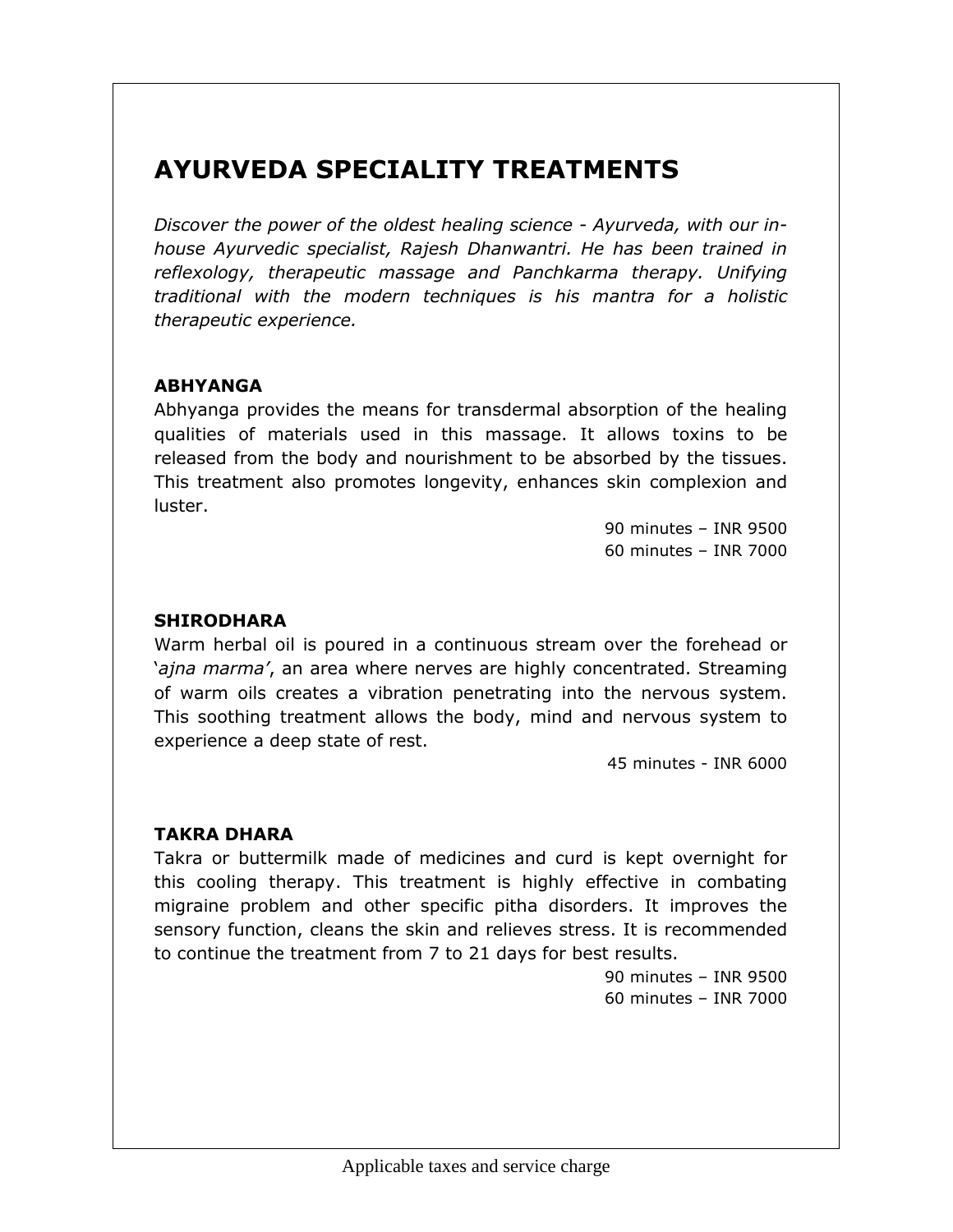## **KIZHI (POTLI)**

Helpful in pain management and stress reduction, Kizhi is performed using small satchels containing herbal powders, herbs, rice or sand. The heat produced along with active ingredients of medicinal herbs, acts as a muscular relaxant and reduces pain, inflammation and stiffness.

> 90 minutes – INR 9500 60 minutes – INR 7000

### **UDWARTHANAM**

Udwarthanam is a special deep tissue massage that uses herbal oils and herbal powders. The massage is done in seven postures by applying suitable pressure for weight loss. By generating heat through massage, this treatment melts the excess fat in the body and improves blood circulation.

> 90 minutes – INR 9500 60 minutes – INR 7000

## **PIZHICHIL - THE TREATMENT FOR KINGS**

A treatment prescribed only to the aristocracy in ancient times, Pizhichil uses lukewarm medicated oil accompanied by coordinated massage. This whole-body therapy is an ideal combination of oleation or oil therapy and sudation or heat therapy, which helps stimulate blood circulation and rejuvenates the nervous and muscular system.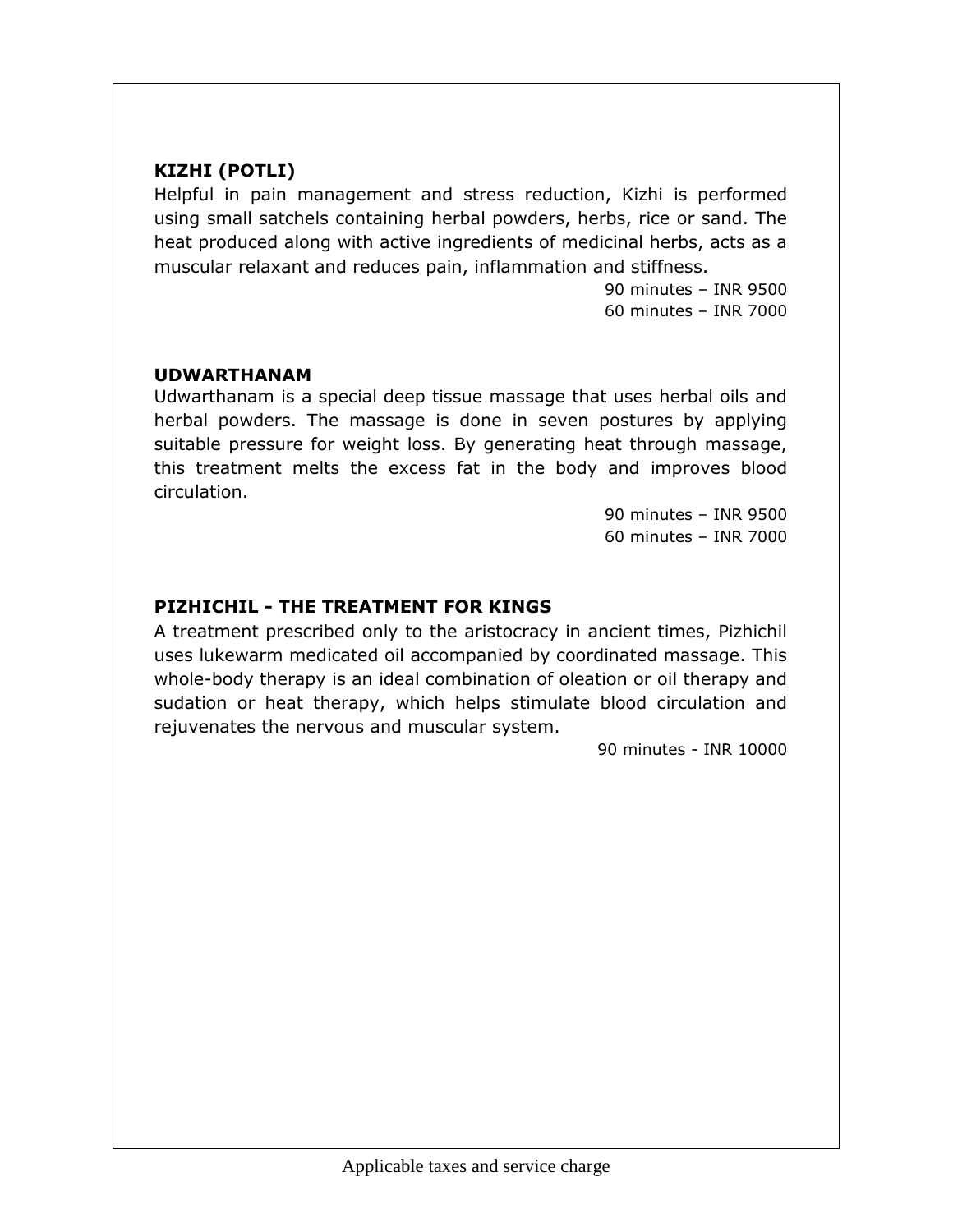# **PACKAGE TREATMENTS**

### **ABHYANGA AND SHIRODHARA**

Abhyanga pacifies the three doshas or 'bio-energies' within the body whereas Shirodhara balances the effect on the brain while stimulating the nervous system. Combining these treatments helps connect the body and mind at a deeper level, removes toxins, increases circulation and relaxes the muscles.

90 minutes - INR 10000

### **ABHYANGA AND POTLI**

The traditional Abhyanga helps cleanse the body, improves circulation and induces a real feeling of peace and calm, while potli massage deeply relaxes you with the application of warm decoctions of oils and herbal powder in potli form.

90 minutes - INR 10000

## **ABHYANGA AND PIZHICHIL**

Abhyanga improves physical consistency, helps liquefy toxins and induces relaxation whilst normalizing blood pressure and eliminating impurities, and Pizhichil lubricates the joints, increases flexibility and strengthens immunity.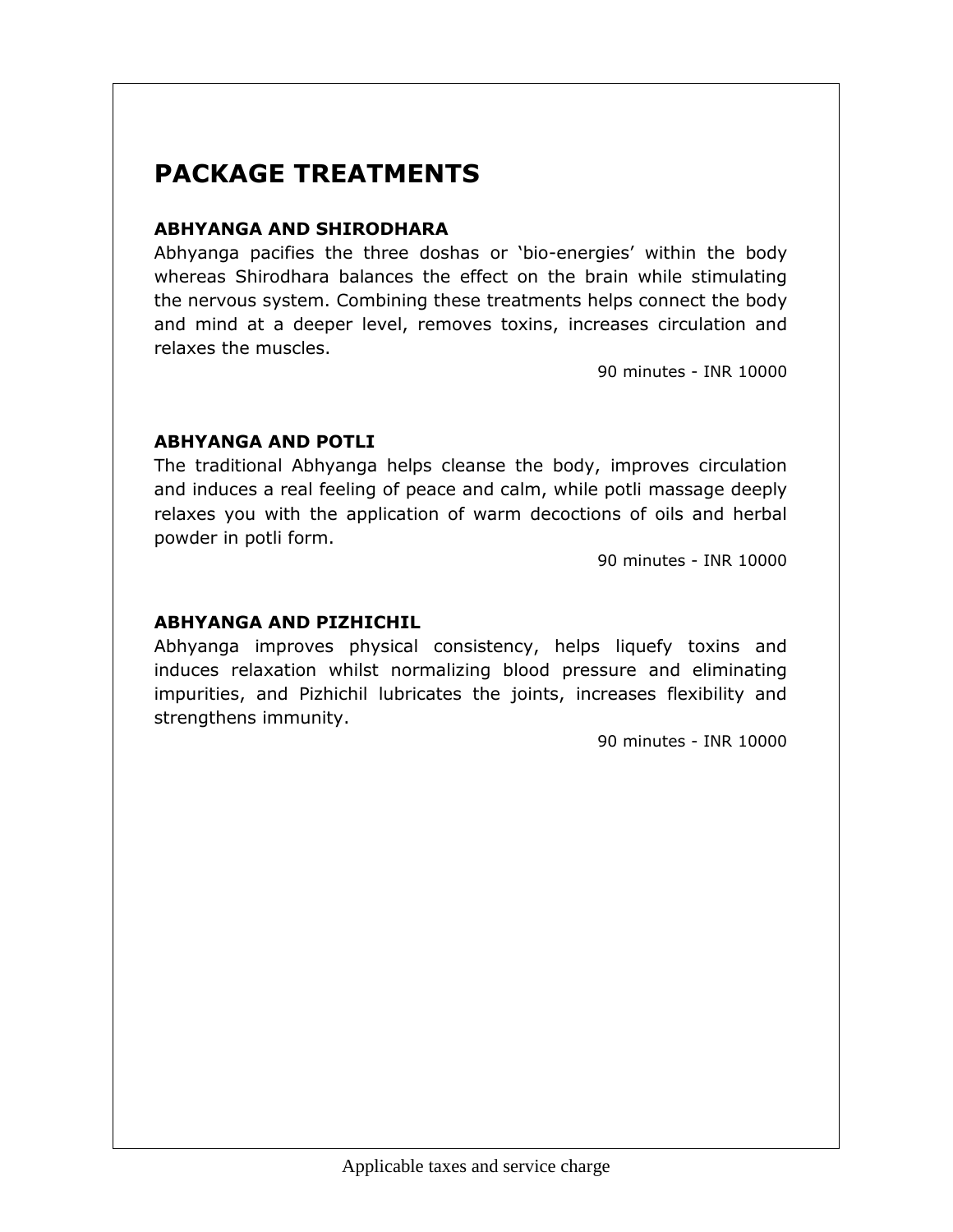# **SPA INDULGENCE**

## **ROMANTIC GETAWAY**

Spend some quality time together in our double treatment suite equipped with its own private Jacuzzi and fresh herbal steam room. Begin with a footbath, purifying eucalyptus steam and a specially created rain shower, followed by our signature massage and a royal bath indulgence as you enjoy champagne or mocktails and a fresh fruit platter.

> 2.5 hours INR 19000 - Couple / INR 14000 - Single

## **PRIDE OF INDIA**

Experience the integral element of Ayurveda that helps achieve maximum relaxation and rejuvenation. This treatment focuses on rebalancing and harmonizing the mind and body, both physically and emotionally. The therapy begins with a full body exfoliation to remove dead skin cells and a wrap to rehydrate and nourish the skin. Abhyanga helps restore, heal and detoxify the body. Your journey concludes with an express Ayurvedic facial leaving your skin radiant and supple.

> 2.5 hours INR 19000 - Couple / INR 14000 - Single

## **RAJKUMARI AND RAJKUMAR PACKAGE**

Indulge in royal luxury, all on your own or with your loved one in our Double Spa Suite. Treatments include: Footbath, Body Scrub with Assam Tea or Ultimate Rose, Eucalyptus Steam, Sandalwood Pomegranate, Rajasthan Red Earth Body Wrap with a Head Massage, followed by a Signature Massage, Signature Facial, and ending with a Jasmine, Ylang-Ylang and Sandalwood Bath Ritual.

> 4.5 hours INR 29000 – Couple / INR 19000 - Single